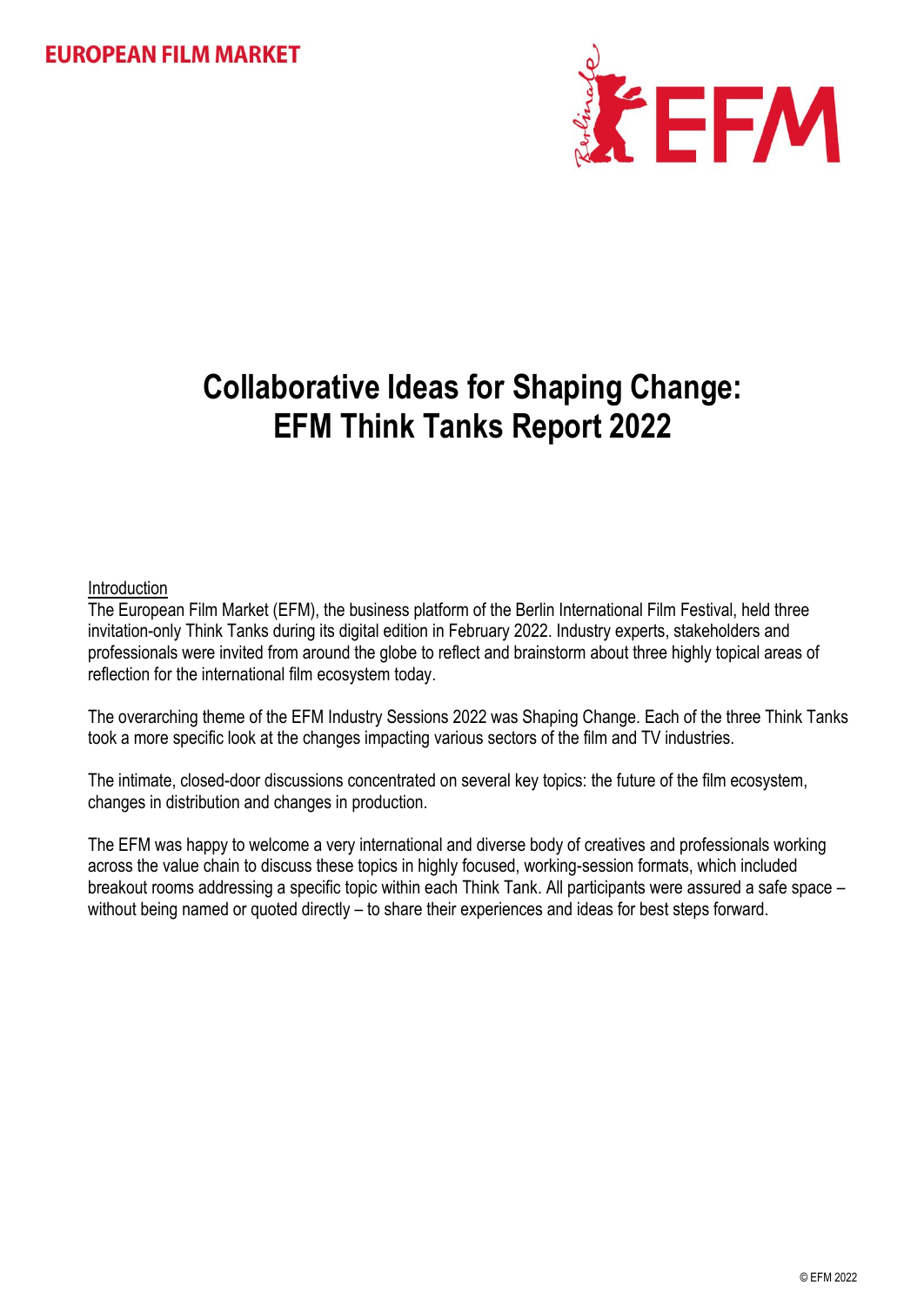

# **THINK TANK 1 Shaping the Future of the Film Ecosystem**

Zeroing in on the overarching theme of Shaping Change, the "Shaping the Future of the Film Ecosystem" Think Tank gave space for experts across production, distribution, technology, and social sustainability to debate the present state of the industry, and to imagine solutions for a better future. Participants focused on four relevant topics: technology trends and limitations in production; building sustainable production companies; implementing best practices for mental health; and equitising the industry for those living with disabilities.

# BREAKOUT 1: Technology in Production

With the constantly innovating nature of production, especially during the pandemic when sets were forced to completely rethink protocols and workflows, significant changes have taken place. **Technology** finds itself at the center of these shifts. **Challenges** include the fact that learning new technology and its applications requires education and experience; creativity can be stalled by data-learning; there can be over reliance on data; data interpretation and analysis requires proper training; and the film industry is slower to adapt to new technology compared to the gaming and music industries.

**Opportunities** around **technology** and **production** include: The pandemic has advanced and revolutionised certain innovations like virtual production and metadata workflows; data allows producers to better understand audiences; collaborative tools have sped up workflows; tech has allowed for greener, more sustainable processes; and there is much opportunity still to be explored in innovations like blockchain and audience measurement tools.

# **Technology and production, steps forward:**

- Continue with standardisation of innovations like virtual production and storyboarding; AI; XR; and stereoscopic and volumetric filmmaking
- Consider opportunities and the potential of distribution evolutions like blockchain
- Foster and encourage education around new technologies and allow time for implementation
- Use AI to set benchmarks for measuring audiences
- Provide proper training of data analysis and interpretation
- Use data to better address audiences (but without shaping content based on data alone)
- Lean into the greener, more sustainable processes provided by new tech
- Think of distribution strategies from the starting point of production

### BREAKOUT 2: Sustainability & Production

Looking at sustainable strategies for the future of production companies, **challenges** identified include: the constantly shifting production and distribution landscape; difficulties to plan ahead in a changing environment and especially for smaller companies; "bigger picture" thinking for larger companies can lead to less focus on creativity; the glut of annual industry events means it is impossible to attend all; and larger tech companies and streamers now drive the industry, leaving smaller companies behind.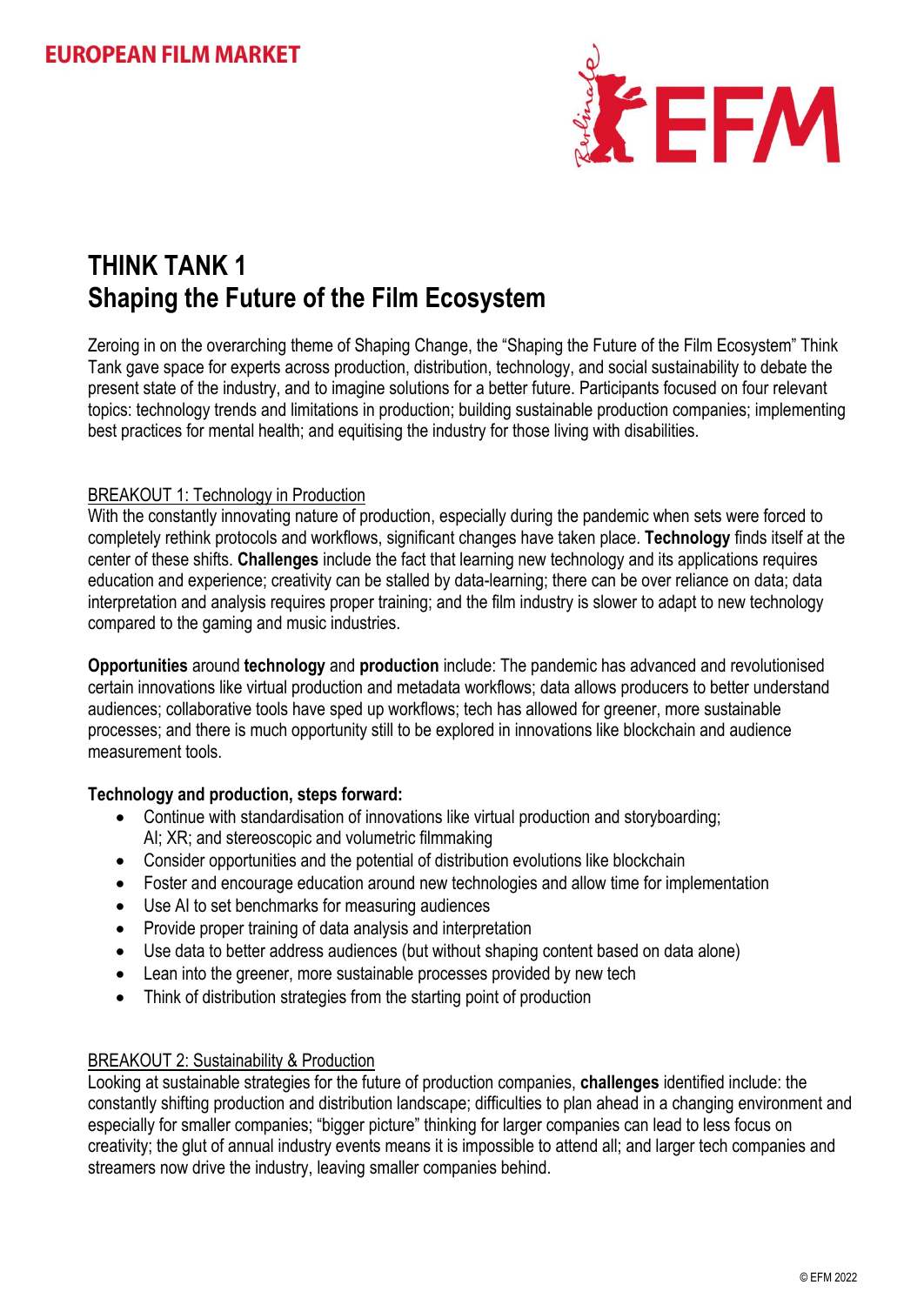

**Opportunities** identified around **sustainable strategies** include: growth of peer-to-peer support networks and groups for producers; more time for strategic thinking; using more, possibly new tools available for production planning and strategy; and digitisation to streamline processes and workflows.

# **Sustainable production businesses, steps forward:**

- Decentralise concentration of power in media to allow for fairer competition
- Allow time for adequate business planning and strategy
- Focus on vision, positioning, and nurturing individual projects, not only exponential company growth
- Build peer alliances and an ecosystem of common interests and values to grow together, and use technology to assist
- Be agile and willing to adapt to new tech because the landscape will always be changing
- Rely on expert legal and business advice
- Self-assess, appreciate different levels of ambition and everyone's personal journey

### BREAKOUT 3: Mental Health (co-organised with Locarno Pro)

In exploring **better practices** addressing **mental health**, **challenges** identified include: lack of gender equity in addressing these issues; the freelance nature of the industry provides lack of; still a lack of training, awareness, and support on mental health issues; and systemic issues of financial insecurity and bullying are still problematic.

**Opportunities** identified for impacting better **mental health** include: build on the new consciousness around these issues; younger generations are less willing to work in unhealthy environments and more open to talking about mental health; peer-to-peer support groups and affordable counseling have become more common; and we are seeing more structural implementations like codes of conduct for companies and productions.

### **Improved mental health practices, steps forward:**

- Destigmatise thinking on "mental health", instead focus on "mental fitness"
- Implement more gender-balanced crews and companies to help change the modus operandi and encourage more responsibility for all
- Train people on how to negotiate fairly to discourage exploitation, end unpaid internships and other unpaid work
- Provide access to more affordable therapy/coaching
- More data and transparency is needed to access the situation and solve issues on a structural level
- Provide creatives with a universal basic income
- Foster more access to mental health education and more discussion and awareness (including within storytelling)
- Encourage employees to create personal development plans

### BREAKOUT 4: Accessibility (co-organised with the BFI)

1

Addressing improved **accessibility** on screen and off, **challenges** include: the core lack of understanding of ableism<sup>1</sup> prohibits the industry's ability to properly address issues at systemic, organisational and institutional levels; a general lack of awareness of disabled people's experiences; Covid has increased barriers to arts

Ableism characterizes people as defined by their disabilities and inferior to the non-disabled. On this basis, people are assigned or denied certain perceived abilities, skills, or character orientations.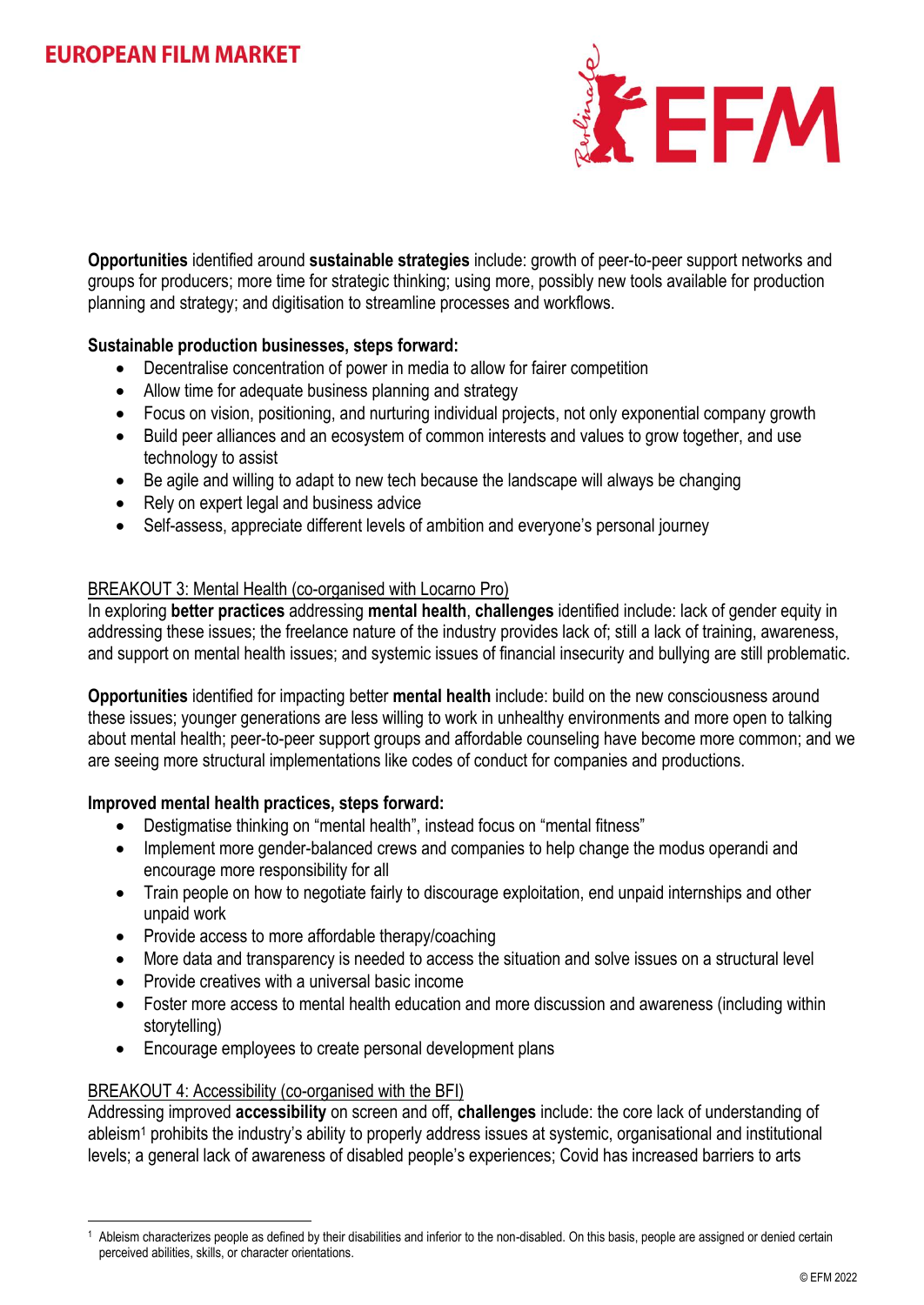

accessibility; industry standards of long hours and barriers to entry are problematic; and there's still a lack of representation in production at cast and crew levels.

**Opportunities** identified for **equitising accessibility** included: film schools have become critical thinking spaces for addressing accessibility and informing future leaders; the pandemic reiterated that arts access is a basic right; and other marginalised populations like queer and BIPOC communities have assisted intersectional understandings of issues that disabled people face.

### **Improving accessibility, steps forward:**

- Provide access features to all films, not just for content where the topic is disability
- Continue standardisation of hybrid events, maintain online accessibility, and include functions like live and closed captioning, sign language translation, and image descriptions
- Make significant efforts to reintegrate disabled people post-pandemic
- Improve dialogue and networking between disabled filmmakers and policymakers to better understand best practices
- Implement more policies at government and institutional levels to enable equal access to information for disabled people, like China's regulation on accessible internet platforms and the BFI's policy interventions informed by disabled people's lived experiences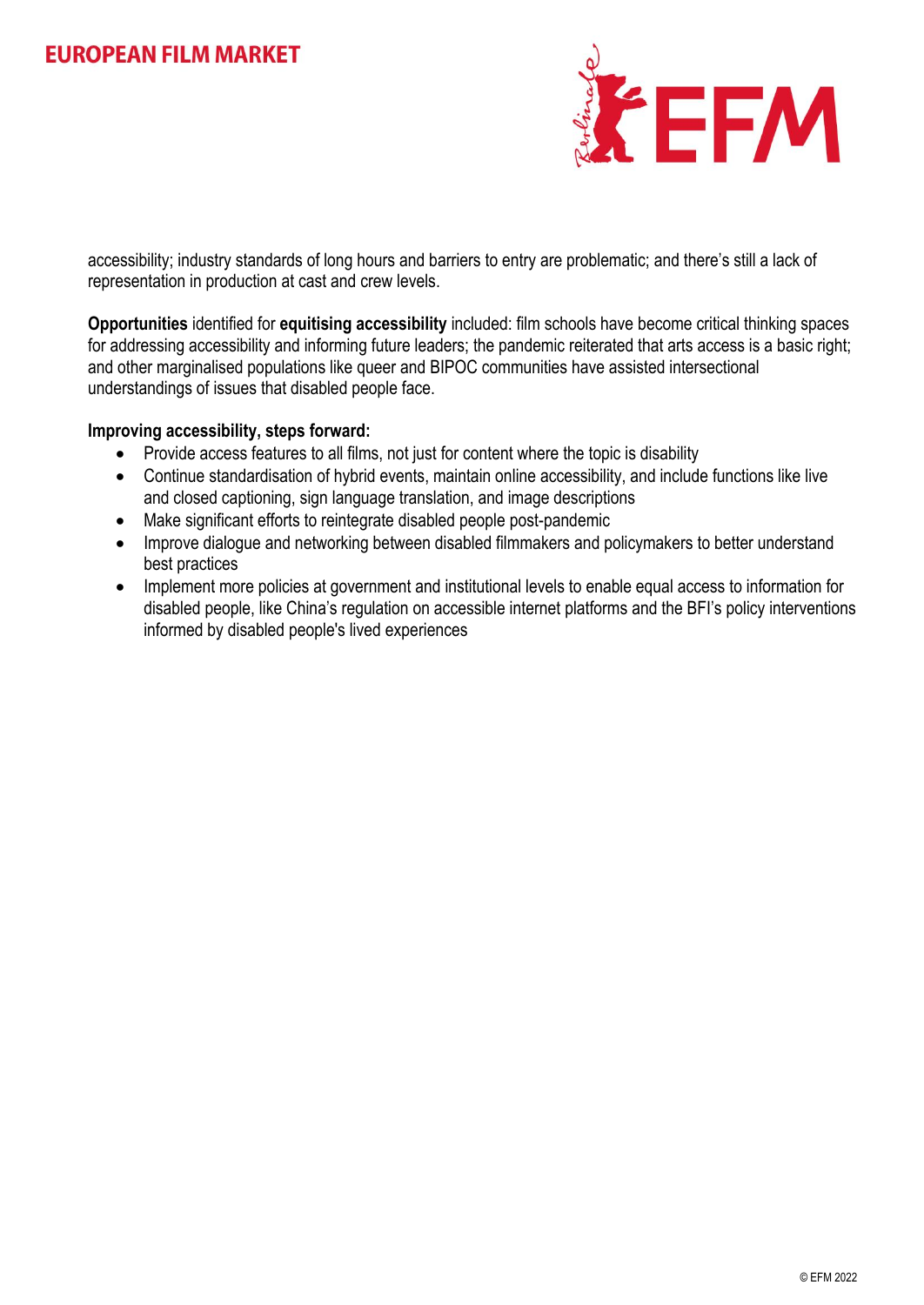

# **THINK TANK 2 Shaping Distribution: EcoStability, Blockchain & Hybrid Audiences**

The Shaping Distribution Think Tank examined many issues related to distribution, including how to make the sector more welcoming to new entrants and build sustainable companies; how blockchain technologies can be best used to connect distribution with other stakeholders; the changing audience of today and how hybrid events can reach them, as well as how festivals can evolve in the future to best reach audiences.

# BREAKOUT 1: Accessing the Industry & EcoStability (co-organised with Locarno Pro)

There are a number of **challenges** to new entrants accessing the sales and distribution industries, including the fact that young people are at the most fragile point in their careers and the most vulnerable to be subjected to unhealthy working models or professionally abusive relationships. New entrants to the distribution industry will often also feel economically unstable. This in turn also contributes to an unbalanced industry, where people from wealthy backgrounds are the only ones who can 'afford' to do unpaid internships or traineeships. Often film distribution and festival employees don't have access to human resources departments, which means employees may not have a place to turn for assistance on employment issues. The culture of the film industry means many people's nights, weekends or holidays are interrupted by work.

The **opportunities** for improving workplace culture include recruiting inclusive new employees who more closely resemble societies and audiences; creating more sustainable businesses for the long term, and helping workers feel like they have a clear path to career progression. There is also an opportunity to share more information amongst industry experts to strengthen everyone's knowledge and ideas for best practices, and to feel more connected and not lonely in our positions.

# **Accessing the Industry and EcoStability, steps forward:**

- Foster spaces and communities for the industry to collaborate on problems, solutions and best practices. Smaller organisations could band together to offer human resources support
- Endeavor to employ people on year-round, not temporary contracts
- Abolish the culture of non-paid internships, traineeships and entry-level jobs for new graduates and young professionals; just because it's a 'glamorous' industry to work in should not mean people work for free. To foster this type of change, consider it a condition of a company or festival's public funding that they can't hire unpaid workers.
- Companies and organisations should set and share policies related to working hours and not contact employees outside of normal working hours (including weekends) and especially not on their holidays, which are vital to recharge.
- Foster trade unions to help film industry workers
- Be more transparent about pay scales across the industry
- Career development plans and necessary training should be discussed at all stages of careers, from entry level to senior
- Festival programmers and distribution buyers and executives are under pressure to watch more and more hours of content every year. Solutions are needed, for example hiring enough people to share a manageable workload.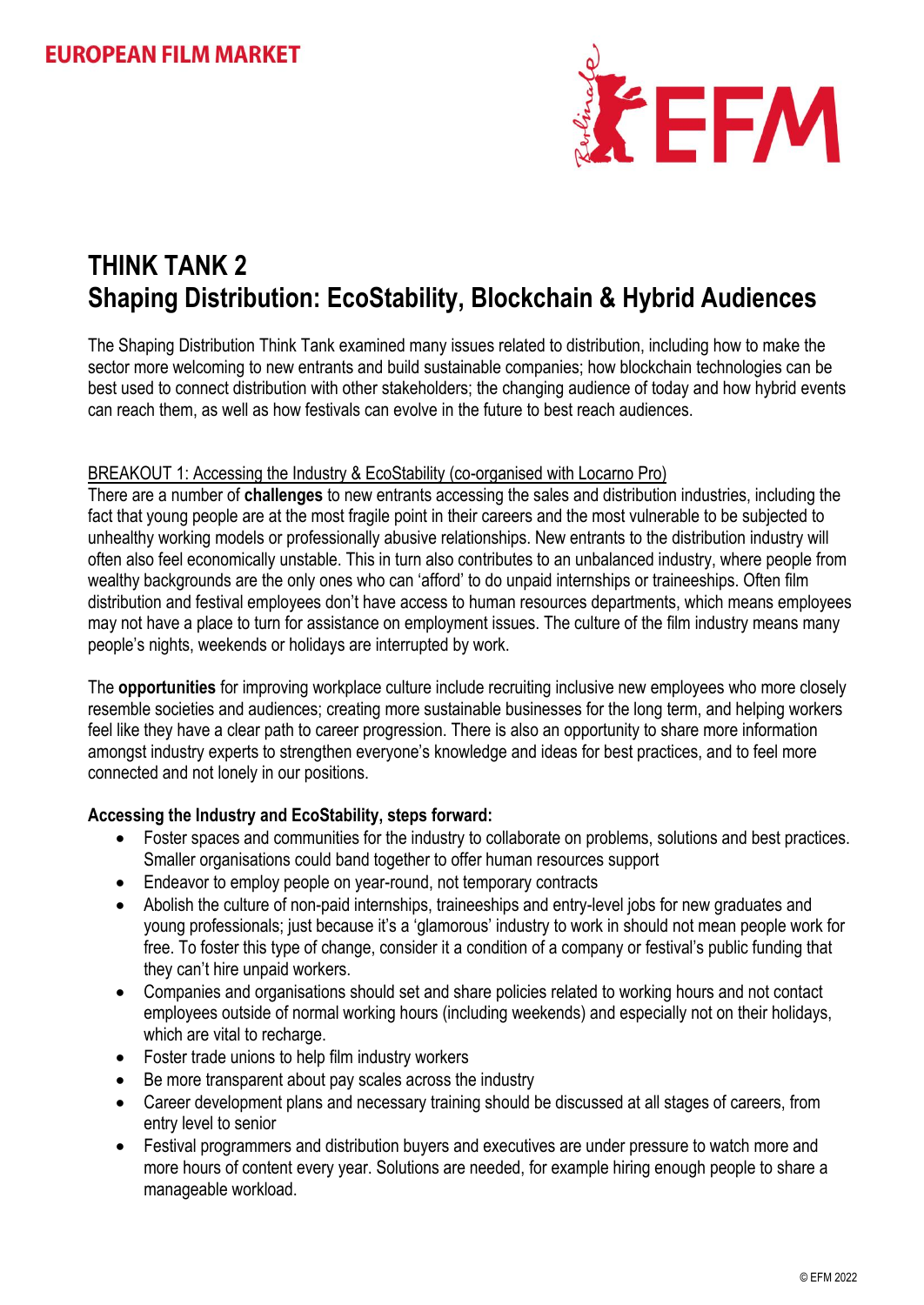

# BREAKOUT 2: The Real Impact of Blockchain on Distribution

The **challenges** of adopting blockchain technologies include that many film industry players don't fully understand blockchain, and may also be resistant to change former practices that have unfairly benefitted them for decades in regard to revenues and royalties. New business models are evolving at a rapid rate that can be hard to keep track of, even more so after the pandemic. There is currently a lack of distribution data being shared freely, even with stakeholders

Experts also identified many **opportunities** if blockchain is used more widely, enabling distribution to be more transparent, and making authentic data sharing easier and available to all parties. Analytics and revenue will be brought into the same ecosystem. Blockchain can also offer efficiencies in workflows (and even cut costs) across the value chain that can benefit all stakeholders and put everyone from production to distribution on more equal footing. Blockchain can allow better market intelligence and therefore more informed decision making. Automated processes can be introduced so that all stakeholders can have their needs and objectives met. Blockchain can offer an improved way to monitor and understand more fractured audiences. Blockchain also has the power to eliminate the question of 'who you can trust' – all information is transparent. And such technologies can help companies capture data related to Environmental, Social and Governance (ESG) goals. Blockchain can enable smarter co-productions across the world, especially in emerging markets.

## **The Real Impact of Blockchain on Distribution, steps forward:**

- Blockchain needs to be integrated across the value chain; for example involving all possible distribution channels including TV, theatrical and VOD platforms
- Major financing institutions such as public funders need to embrace blockchain
- Be clearer about chain of title and share this with all stakeholders
- Let audiences become part of the chain as some of them want to support the artists and creators directly
- Talents can play a greater role, as they're involved in the equity of a film they can put pressure on stakeholders for more transparency
- Explore how the film industry can offer Non-Fungible Tokens (NFTs), which can foster community engagement and the monetization of creative work

### BREAKOUT 3: Hybrid Audiences and the Role of Festivals in the New Distribution Landscape

Some of the **challenges** are obvious. As with other forms of distribution, film festivals are going through turbulent times with pandemic uncertainties as well as the rise of the streamers. Digitisation was already impacting festivals and has only been exacerbated in the last two years. Festivals might not clearly understand their place in this hybrid world, and might feel out of touch with changes in audience behaviour. It's also a challenge that there is no one standard model of a hybrid event, there are many different models for the filmmakers and audiences to comprehend and navigate.

With such seismic change also comes **opportunities**. The festival shifts due to the pandemic can represent a great window of opportunity. Physical festivals usually attract cinephiles and industry experts; online festivals can help to distribute art-house cinema to a larger and more diverse audience (and for a longer period of time than a traditional physical-only festival of just a few days). Festivals now offer more than just film screenings and are a bigger part of the ecosystem and the film community. Hybrid festivals can have less of an adverse impact on the environment, and on an individual's stress levels from less travel. With online content booming, a festival's curated programme can be more appreciated than ever before; it can signal something special to the audience, even in a sea of streaming offerings. Festivals can serve audiences both in person who are craving physical events, but also tap into the convenience of watching films at home.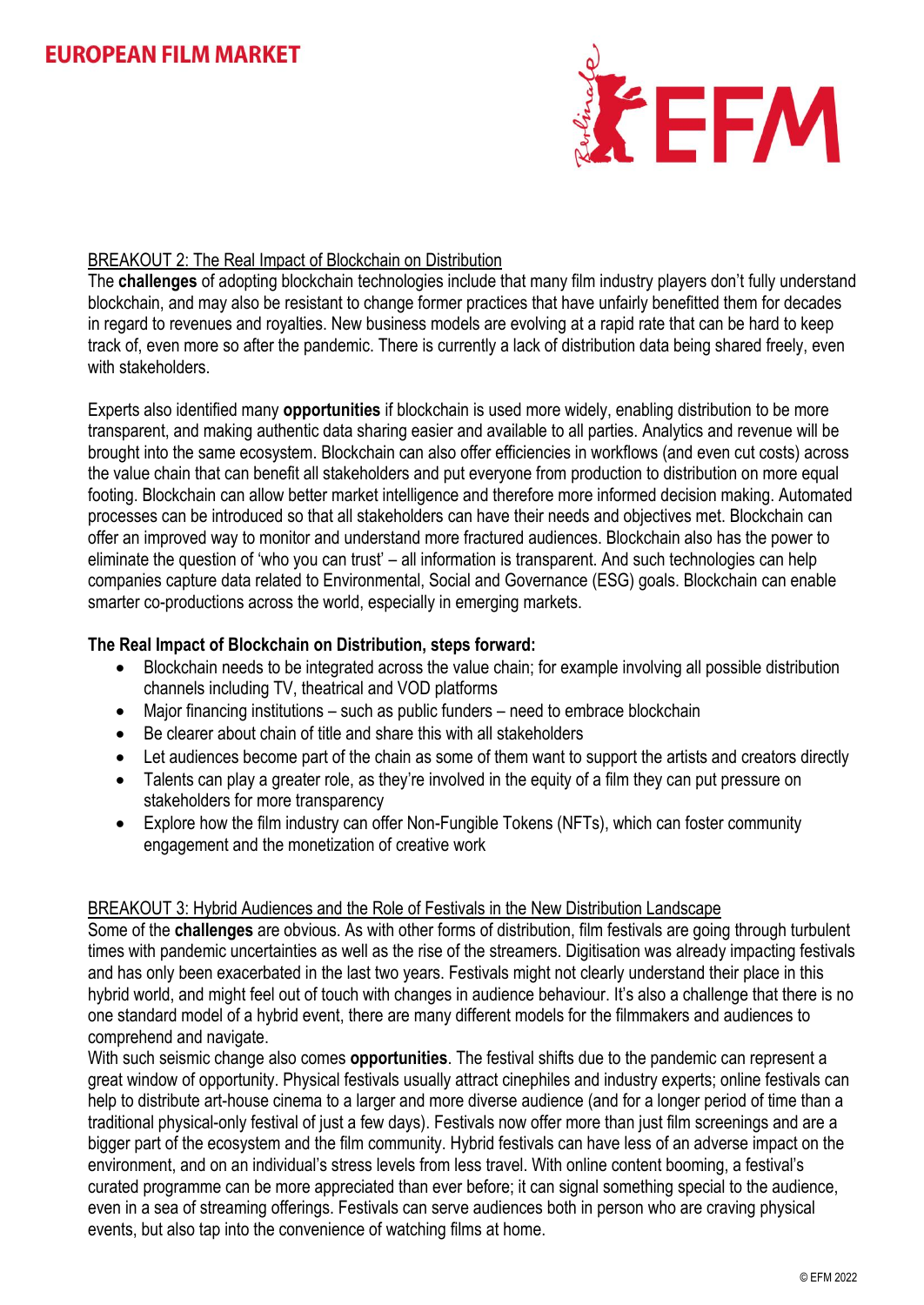

# **Hybrid Audiences, steps forward:**

- Curation is key and becoming even more essential; curation can be one factor in cutting through online fatigue
- Festivals should collaborate in different ways to help with visibility, within the festival world and within the wider industry
- Data can be used in new, forward-thinking ways for stronger audience engagement
- Consider that every film and every festival is different; the obligation is to meet the needs of that particular film and reach its bespoke audience
- Ensure online festival screenings feel like more than clicking on a link; beyond the film, consider talks, filmmaker Q&As, or other contextual offerings.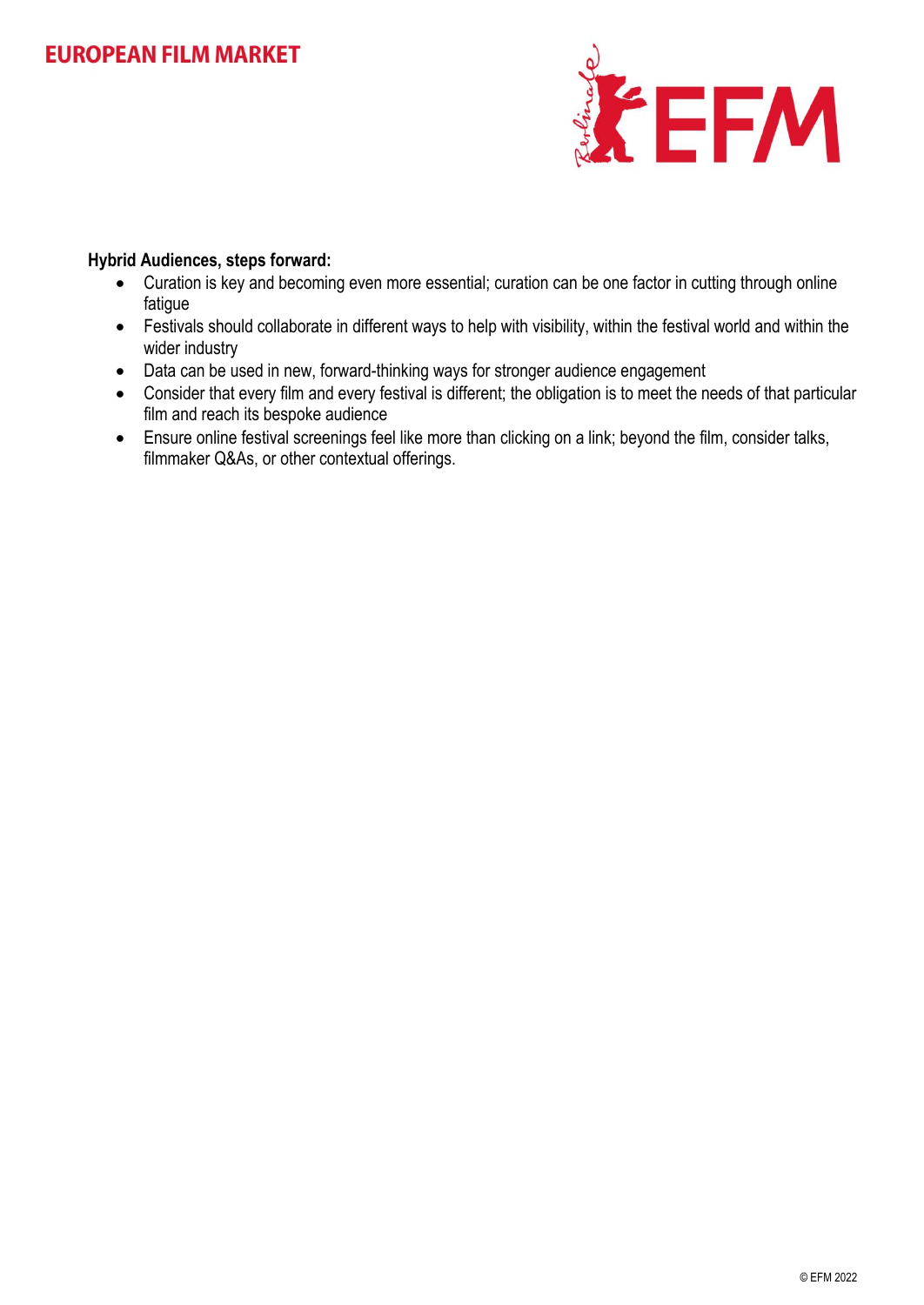

# **THINK TANK 3 Shaping Production: Equity, IP and Creating Alliances**

This Think Tank looked at evolving approaches by producers, including how they are navigating the shifting landscape of intellectual property rights; independent producers joining forces to have strength in numbers; and how traditional funding needs to evolve to support the production of more inclusive voices and stories.

# BREAKOUT 1: Intellectual Property (co-organised with European Producers Club)

**Challenges** include that with the rise of the streamers, especially the big global players, funding models have evolved past the traditional patchwork film finance to the chance for a streamer to greenlight a production in its entirety, but to demand all rights as part of that deal. This can be beneficial to producers in the short term as these deals can be lucrative, but they don't allow producers to build long-term sustainable businesses where they are building a library of their own intellectual property to continue to leverage in the future. Independent producers don't often feel like they are on equal footing when they are negotiating. Also, there is a lack of clarity amongst regulators in regards to the IP marketplace. The revised Audiovisual Media Services Directive (AVMSD) 2018 is being implemented across the European Union in different ways, leading to confusion. Producers might also experience being pulled in two directions: wanting creative control and rights for their creative projects, but also taking on production service jobs because they offer regular income. Public funders are at a crossroads, especially in regards to dealings with streamers.

Producers noted that some **opportunities** include that the streamers are starting to work on a case-by-case basis to offer more flexibility on IP deals. The European Producers Club's Code of Fair Practice, launched in spring 2021, has started the dialogue on a pan-European basis. Producers can band together to have more collective bargaining power (see next section). The more IP that producers can retain, the better their long-term prospects are for building a sustainable production company.

### **Intellectual property, steps forward:**

- Push for government intervention and regulation to help independent producers hold onto IP rights. This should be regulated on a pan-European level.
- Creative talents can stand by producers more when negotiating deals, achieving greater bargaining power.
- Consider new models of financing for independent production companies, more corporate backing for overheads, and more equity funding of development so that companies are not only relying on IP rights to stay in business

### BREAKOUT 2: Creating Alliances (co-organised with Berlinale Co-Production Market)

Producers identified **challenges** such as the struggle for true independents to survive and thrive against the might of media conglomerates and global brands. When mergers do happen, that can mean producers feel they are giving up their independence and their unique voices. Forming a successful alliance takes commitment and time from all parties. Joining forces can sometimes mean less personal flexibility.

Some alliances do offer great **opportunities**. The industry, especially in Europe, is seeing a lot of consolidation and mergers, which can help give producers strength in numbers and more bargaining power at the negotiating table. Allied producers trying to build a joint catalogue of IP rights can be in a stronger position. Producers who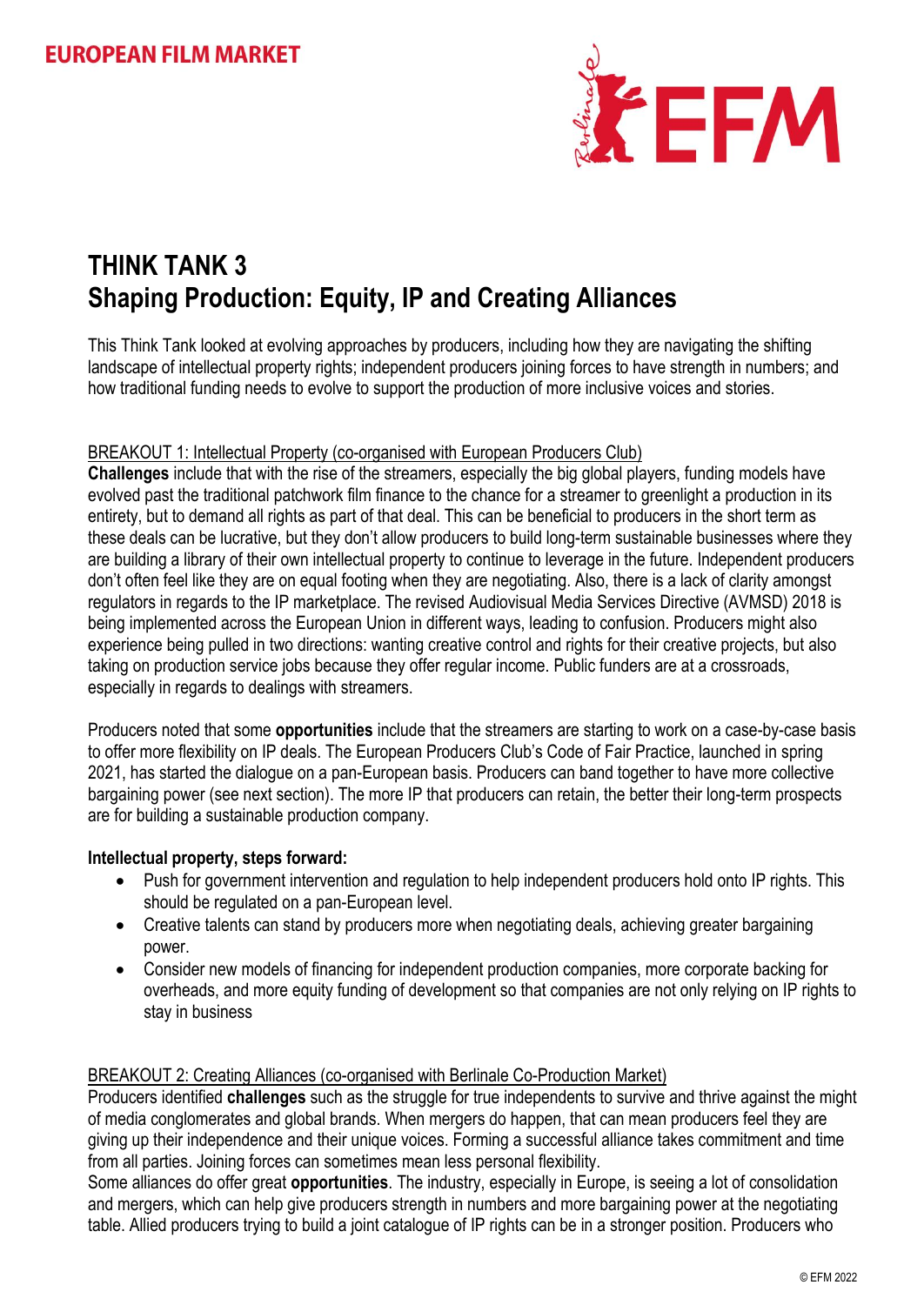

join forces also have more financial resources to jointly acquire rights or make projects of scale and attract top talent.

Collaborators can learn how things are being done in different territories and grow from that. And collaborating can make producers feel less alone and help them to share knowledge and experience.

# **Creating Alliances, steps forward:**

- Alliances should help projects become more appealing to the international market and across national borders, while still maintaining their unique vision
- Smart alliances can help producers access different countries' support systems if producers are collaborating across borders
- Both feature and episodic work can still be funded in the traditional independent cinema way of a patchwork that allows producers to retain rights, compared to getting a full commission from one streamer. Public broadcasters and funders can still play an important role in a system like this.
- Not every independent producer will benefit from a collaborative structure or alliance, so for those who want to stay truly independent, they need better access to funding
- Independent voices should still be fostered even in more corporate structures and alliances

# BREAKOUT 3: Equity, Inclusive Financing Models

**Challenges** include dealing with the continued influence of historical racism, sexism, classism and colonialism on structures today that decides who gets to tell their story to the world. Data shows that films being made do not reflect the diversity of modern societies. There is momentum for change in society and also in the film business, representing new **opportunities**. New funding initiatives like New Dawn and Cypher Cinema or established funds like Ford Foundation have put the principles of inclusion at their core, and are designed to meet the needs of marginalised filmmakers. An inclusive industry will be more attractive to audiences, fueling the value chain. Equity can be considered a more foundational value and a measure of success.

### **Equity, Inclusive Financing Models, steps forward:**

- Even for filmmakers who are rejected for the funding scheme they apply for, offer them some kind of support, so that nobody is left behind
- Policymakers can protect European content; culture should not be privatised
- Rethink how success is measured, not just in terms of box office or winning a top international film festival, success could instead be measured by social and cultural impact, or talent/career development.
- Keep pushing so that the film industry's makeup resembles the demographics of any society
- Rethink what quality means, ensure biases are removed when determining quality, and question who are the gatekeepers
- Film funds need to create a more diverse ecosystem and be more diverse with their own hiring; Gatekeepers should regularly rotate out of their positions
- Take the burden away from filmmakers to hit certain goals
- Question existing funding bodies' eligibility criteria and make applications less dependent on too much paperwork
- Try new funding structures and learn from these successes and mistakes.
- Gatekeepers need to widen the circles of people they engage with
- Realise this investment will take time, it's not a one-year fix, it could be 10 years before we see systemic change
- Have more trust in the filmmakers